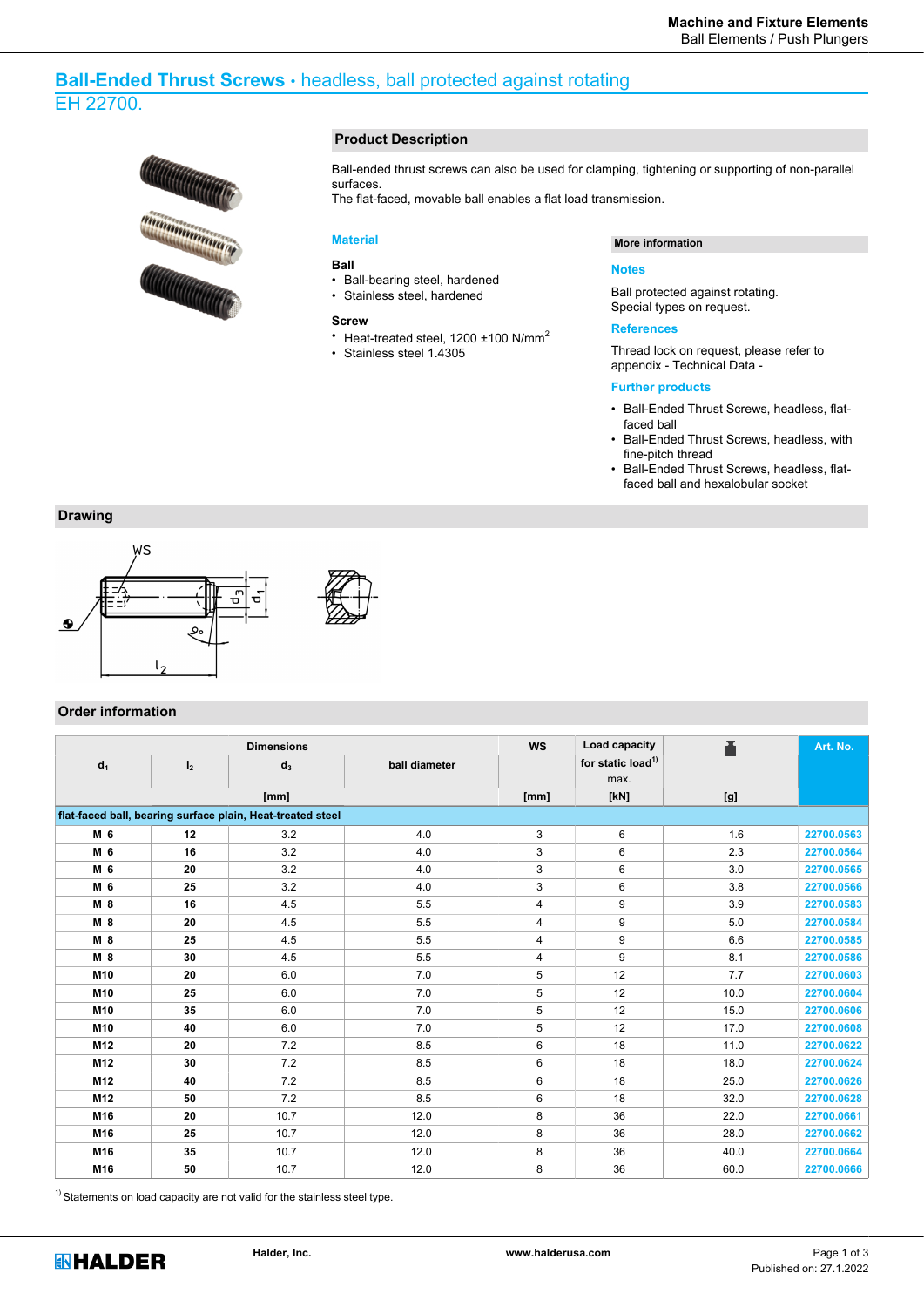# **Machine and Fixture Elements**

Ball Elements / Push Plungers

| <b>Dimensions</b> |                |                                                             |               | <b>WS</b> | Load capacity                         |       | Art. No.                 |
|-------------------|----------------|-------------------------------------------------------------|---------------|-----------|---------------------------------------|-------|--------------------------|
| $d_1$             | I <sub>2</sub> | $d_3$                                                       | ball diameter |           | for static load <sup>1)</sup><br>max. |       |                          |
|                   |                | [mm]                                                        |               | [mm]      | [kN]                                  | [g]   |                          |
| M20               | 30             | 13.5                                                        | 15.0          | 10        | 60                                    | 52.0  | 22700.0672               |
| M20               | 40             | 13.5                                                        | 15.0          | 10        | 60                                    | 69.0  | 22700.0674               |
| M20               | 50             | 13.5                                                        | 15.0          | 10        | 60                                    | 90.0  | 22700.0675               |
| M20               | 60             | 13.5                                                        | 15.0          | 10        | 60                                    | 112.0 | 22700.0676               |
| M24               | 35             | 15.8                                                        | 18.0          | 12        | 80                                    | 85.0  | 22700.0682               |
| M24               | 50             | 15.8                                                        | 18.0          | 12        | 80                                    | 126.0 | 22700.0684               |
| M24               | 80             | 15.8                                                        | 18.0          | 12        | 80                                    | 216.0 | 22700.0686               |
|                   |                | flat-faced ball, bearing surface plain, stainless steel     |               |           |                                       |       |                          |
| M 6               | 12             | 3.2                                                         | 4.0           | 3         | 6                                     | 1.6   | 22700.0803               |
| M 6               | 16             | 3.2                                                         | 4.0           | 3         | 6                                     | 2.3   | 22700.0804               |
| M 6               | 20             | 3.2                                                         | 4.0           | 3         | 6                                     | 3.0   | 22700.0805               |
| M 6               | 25             | 3.2                                                         | 4.0           | 3         | 6                                     | 3.8   | 22700.0806               |
| M 8               | 16             | 4.5                                                         | 5.5           | 4         | 9                                     | 3.9   | 22700.0813               |
|                   | 20             | 4.5                                                         | 5.5           |           | 9                                     | 5.2   |                          |
| M 8               | 25             | 4.5                                                         | 5.5           | 4<br>4    | 9                                     | 6.7   | 22700.0814<br>22700.0815 |
| M 8<br>M 8        | 30             | 4.5                                                         | 5.5           | 4         | 9                                     | 8.2   | 22700.0816               |
| M10               | 20             | 6.0                                                         | 7.0           | 5         | 12                                    | 7.6   | 22700.0823               |
|                   |                | 6.0                                                         | 7.0           | 5         | 12                                    | 10.0  | 22700.0824               |
| M10<br>M10        | 25<br>35       | 6.0                                                         | 7.0           | 5         | 12                                    | 15.0  | 22700.0826               |
| M10               | 40             | 6.0                                                         | 7.0           | 5         | 12                                    | 18.0  |                          |
|                   |                | 7.2                                                         |               | 6         |                                       |       | 22700.0828               |
| M12               | 20             | 7.2                                                         | 8.5           |           | 18                                    | 11.0  | 22700.0832               |
| M12               | 30<br>40       | 7.2                                                         | 8.5           | 6<br>6    | 18                                    | 18.0  | 22700.0834               |
| M12               |                | 7.2                                                         | 8.5<br>8.5    |           | 18                                    | 25.0  | 22700.0836               |
| M12               | 50             |                                                             |               | 6         | 18                                    | 32.0  | 22700.0838               |
| M16               | 20             | 10.7                                                        | 12.0          | 8         | 36                                    | 23.0  | 22700.0841               |
| M16               | 25             | 10.7                                                        | 12.0          | 8         | 36                                    | 29.0  | 22700.0842               |
| M16               | 35             | 10.7                                                        | 12.0          | 8         | 36                                    | 38.0  | 22700.0844               |
| M16               | 50             | 10.7                                                        | 12.0          | 8         | 36                                    | 59.0  | 22700.0846               |
|                   |                | flat-faced ball, bearing surface ribbed, Heat-treated steel |               |           |                                       |       |                          |
| M 8               | 16             | 4.5                                                         | 5.5           | 4         | 9                                     | 3.9   | 22700.0693               |
| M 8               | 20             | 4.5                                                         | 5.5           | 4         | 9                                     | 5.0   | 22700.0694               |
| M 8               | 25             | 4.5                                                         | 5.5           | 4         | 9                                     | 6.6   | 22700.0695               |
| M 8               | 30             | 4.5                                                         | 5.5           | 4         | 9                                     | 8.1   | 22700.0696               |
| M10               | 20             | 6.0                                                         | 7.0           | 5         | 12                                    | 7.7   | 22700.0703               |
| M10               | 25             | 6.0                                                         | 7.0           | 5         | 12                                    | 10.0  | 22700.0704               |
| M10               | 35             | $6.0\,$                                                     | 7.0           | 5         | 12                                    | 15.0  | 22700.0706               |
| M10               | 40             | $6.0\,$                                                     | $7.0\,$       | 5         | 12                                    | 14.0  | 22700.0708               |
| M12               | 20             | $7.2\,$                                                     | $8.5\,$       | 6         | $18$                                  | 11.0  | 22700.0722               |
| M12               | 30             | $7.2\,$                                                     | $8.5\,$       | 6         | $18$                                  | 18.0  | 22700.0724               |
| M12               | 40             | $7.2\,$                                                     | 8.5           | 6         | 18                                    | 24.0  | 22700.0726               |
| M12               | 50             | $7.2\,$                                                     | $8.5\,$       | 6         | 18                                    | 31.0  | 22700.0728               |
| M16               | 20             | 10.7                                                        | 12.0          | 8         | 36                                    | 22.0  | 22700.0761               |
| M16               | 25             | 10.7                                                        | 12.0          | 8         | 36                                    | 27.0  | 22700.0762               |
| M16               | 35             | 10.7                                                        | 12.0          | 8         | 36                                    | 40.0  | 22700.0764               |
| M16               | 50             | 10.7                                                        | 12.0          | 8         | 36                                    | 60.0  | 22700.0766               |
| M20               | 30             | 13.5                                                        | 15.0          | 10        | 60                                    | 52.0  | 22700.0772               |
| M20               | 40             | 13.5                                                        | 15.0          | 10        | 60                                    | 70.0  | 22700.0774               |
| M20               | 50             | 13.5                                                        | 15.0          | 10        | 60                                    | 90.0  | 22700.0775               |
| M20               | 60             | 13.5                                                        | 15.0          | 10        | 60                                    | 110.0 | 22700.0776               |
| M24               | 35             | 15.8                                                        | 18.0          | 12        | 80                                    | 85.0  | 22700.0782               |
| M24               | 50             | 15.8                                                        | 18.0          | 12        | 80                                    | 125.0 | 22700.0784               |
| M24               | 80             | 15.8                                                        | 18.0          | $12$      | 80                                    | 215.0 | 22700.0786               |

 $1)$  Statements on load capacity are not valid for the stainless steel type.